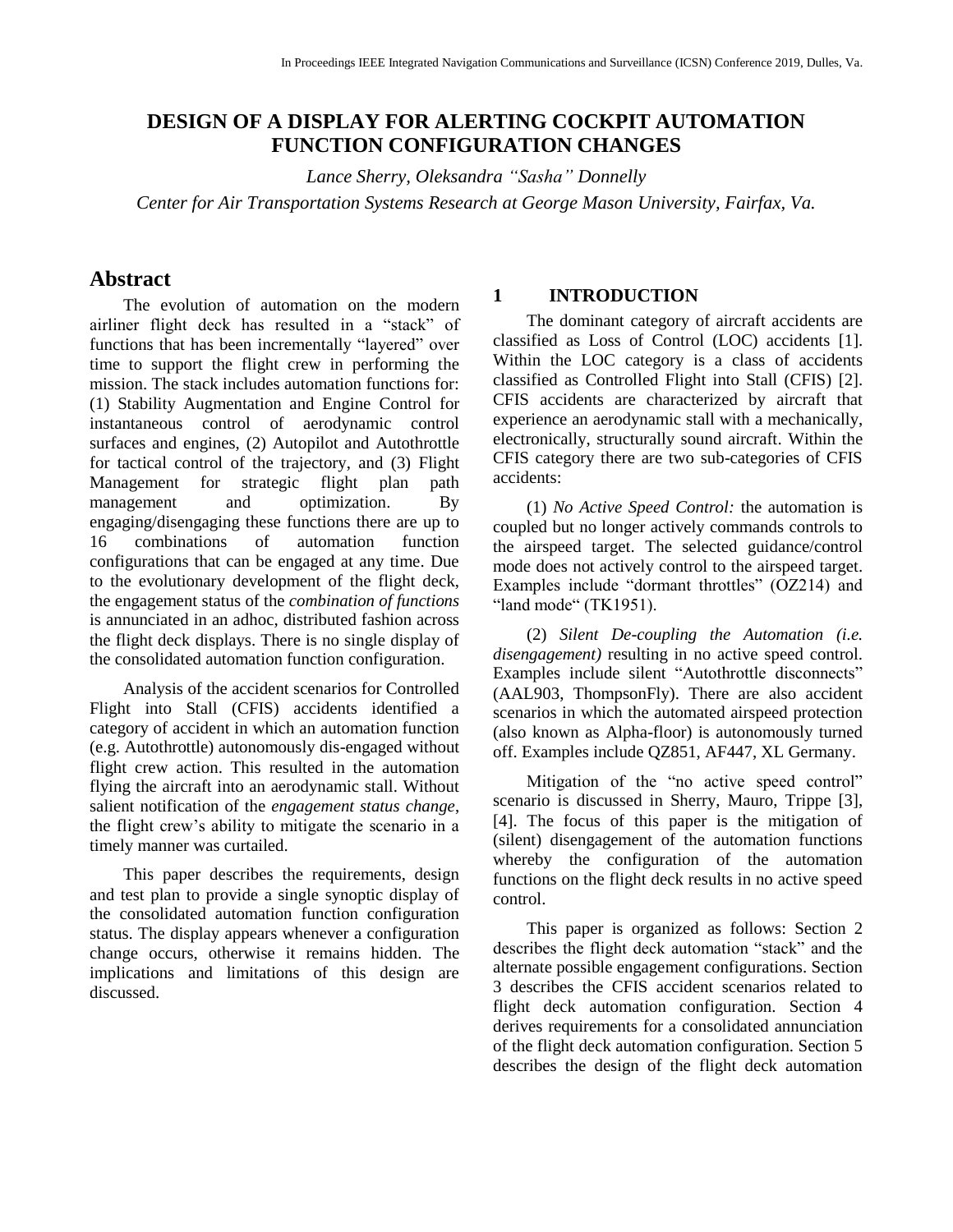configuration display. Section 6 describes the design of an experiment to test the efficacy of the display. Section 7 provides Conclusions and discusses the implications and limitations of the design.

### **2 FLIGHT PATH MANAGEMENT AND FLIGHT DECK AUTOMATION CONFIGURATION**

The flight deck of a modern airliner is a "human-machine system" with responsibility for managing the mission including, but not limited to, the management of the aircraft trajectory for origin to destination. This function, performed by various combinations of flight crew and automation functions, coordinates the movement of the aircraft control surfaces and propulsion to achieve a sequence of target altitudes, speeds and headings that constitute the segments of the departure, enroute, arrival and approach procedures in the mission flight plan.

The combination of **control surfaces** and engine controls are adjusted in a coordinated manner to maintain aerodynamic lift and thrust (i.e. energy) for the desired trajectory defined by target altitude, speed, and heading.

The combination of **target altitudes, speeds and headings** are coordinated to meet the requirements of the active leg of the flightplan or ATC instruction.

The **active leg of the flightplan** is based on the flightplan that includes the navigation procedures (e.g. SIDs, airways, STAR, Approach, …), airspace restrictions due to traffic and weather, traffic separation, and other safety, traffic flow management, and business considerations.

The flight crew are responsible for the overall conduct of the flight including the (a) mission flight plan, (b) targets and control modes for each segment of the flight plan and (c) control surface/propulsion commands for each target control mode combination.

### *Chronological Architecture of Flight Deck Automation Functions*

Each of the flight crew tasks is supported by flight deck automation functions and their associated displays that have evolved over time. The evolution of has resulted in the "stacking" of functions that is

found in the modern airliner (Figure 1). The stack includes:

- (1) stability augmentation and engine control for instantaneous control of control surfaces and engines,
- (2) tactical control of the trajectory to the targets,
- (3) strategic flight plan path management through automated selection of the targets and control modes.

As the flight deck automation has evolved there are two alternate sources of **targets and control modes**, and two alternate sources of **elevator, aileron/rudder, and thrust commands** (Figure 1).

#### **Sources of Targets and Control Modes**

The *Flight Management System (FMS)* provides a means to define the flight plan and provides calculations for optimum speeds and route of flight to achieve fuel-burn, time of arrival, and time-enroute objectives. The flight crew interact with the FMS functions through a Multi-function Control and Display Unit (MCDU) and can visualize the flight plan on the Navigation Display (Figure 1).

The FMS automatically selects the appropriate targets and control modes based on the current aircraft position relative to the targets required for the current flight plan segment. The automatic selection of Altitude and Speed targets, and pitch and thrust control modes is known as Vertical Navigation or VNAV. The automatic selection of Heading/Course targets, and roll control modes is known as Lateral Navigation or LNAV.

The other source of targets and control modes is the *Mode Control Panel (MCP)*. The flight crew can select Altitude, Vertical Speed, Airspeed and Heading/Course targets directly via knobs and wheels. The flight-crew can also select the control mode via push-buttons on the MCP. When the flight crew select targets and modes on the MCP, it is fair to say they are following a flight plan or navigation procedure, albeit not the exact flight plan in the FMS.

The flight crew determine whether to fly the VNAV or LNAV targets and control modes or to use the MCP selected targets and control modes by selecting the VNAV and LNAV buttons on the MCP. When VNAV or LNAV buttons are not selected, the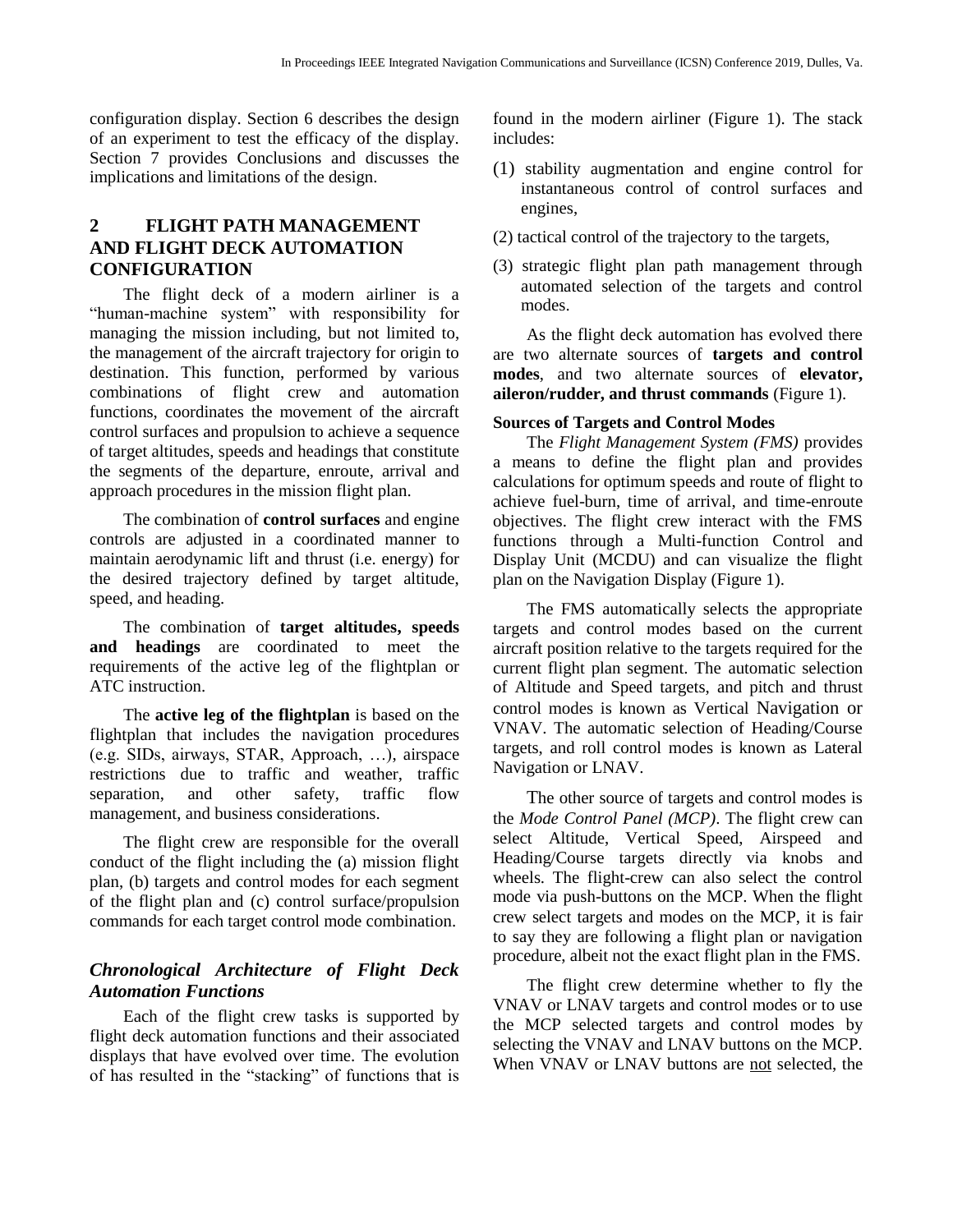

**FIGURE 1: Chronological architecture of the modern airliner flight deck automation functions with switches (shown as two-pole switches) for selecting the source of targets and control modes, and for selecting the pitch, roll and thrust commands.**

targets and control modes come from the MCP, otherwise from the FMS.

VNAV/LNAV, also known as PROF/NAV on some aircraft, represent "mega-modes" as they automatically select the control-modes for pitch, roll and thrust.

#### **Sources of Commands**

The *Autopilot -Autothrottle*, or Flight Guidance and Flight Control (FG/FC) System convert the targets from the FMS or MCP into commands to the control surfaces (e.g. elevators, ailerons, and rudder) and to the propulsion system such that the aircraft achieves the specified targets. These commands are coordinated in such a way that the aircraft maintains aerodynamic stability and remains within the safe operation regime at all times with passenger comfort considerations.

An alternate source of commands is via *the sidestick/yoke* and *throttle lever*. Likewise, when the flight crew command pitch, roll and thrust using the stick and the throttle lever, it is fair to say they are following a flight plan or navigation procedure, and maintaining aerodynamic stability, albeit not the exact flight plan in the FMS or by the same energy strategy in the Autopilot/Autothrottle.

The status of the Autpilot and Autothrottle engaged switches determine the source of commands.

The propulsion and control-surface commands are converted to actuator commands by Flight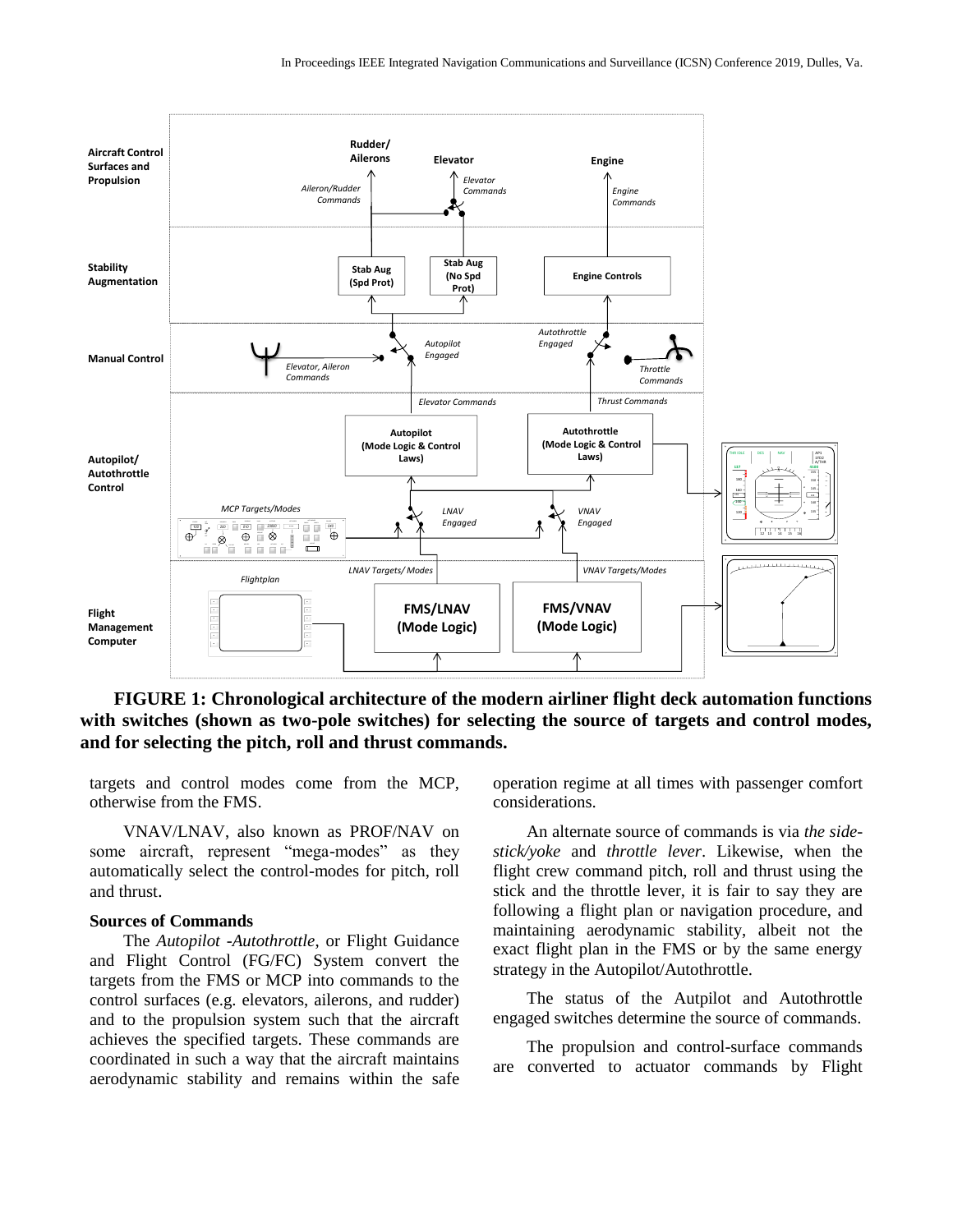Control & Stability Augmentation and Full Authority Digital Engine Control systems. These systems compensate for non-linearities in the aerodynamics and engine performance.

### *Flight Deck Automation Function Configuration*

The FMS targets and control modes are used by the Autopilot when the VNAV and LNAV megamodes are selected. When VNAV and LNAV are engaged the flight planning, guidance and control automation is considered to be in the "managed" configuration (Figure 1). When LNAV or VNAV are no longer selected, the Autopilot uses the targets and control modes from the MCP.

When the Autopilot, and/or Autothrottle are no longer selected, the Engine Controls and Stability Augmentation use the commands from the stick and throttle lever.

As a consequence, the combination of LNAV, VNAV, Autopilot and Autothrottle selections can result in flight deck automation can be configures in 16 combinations (Table 1).

**TABLE 1: Flight deck Automation Function Configuration combinations for LNAV, VNAV, Autopilot and Autothrottle**

|             | <b>Automation Function</b><br>Configuration |     |          | <b>Source of Targets</b>          |                    | <b>Source of Commands</b> |      |            |  |
|-------------|---------------------------------------------|-----|----------|-----------------------------------|--------------------|---------------------------|------|------------|--|
| <b>VNAV</b> | <b>LNAV</b>                                 | AP  | $\bf AT$ | Alt.<br>Airspeed,<br><b>ROC/D</b> | Heading<br>/Course | Pitch                     | Roll | Thr<br>ust |  |
| Eng         | Eng                                         | Eng | Eng      | <b>MCDU</b>                       | <b>MCDU</b>        | AP                        | AP   | AT         |  |
|             | Eng                                         | Eng | Eng      | <b>MCP</b>                        | <b>MCDU</b>        | AP                        | AP   | AT         |  |
| Eng         |                                             | Eng | Eng      | <b>MCDU</b>                       | <b>MCP</b>         | AP                        | AP   | AT         |  |
|             |                                             | Eng | Eng      | <b>MCP</b>                        | <b>MCP</b>         | AP                        | AP   | AT         |  |
| Eng         | Eng                                         |     | Eng      | <b>MCDU</b>                       | <b>MCDU</b>        | S&R                       | S&R  | AT         |  |
|             | Eng                                         |     | Eng      | <b>MCP</b>                        | <b>MCDU</b>        | S&R                       | S&R  | AT         |  |
| Eng         |                                             |     | Eng      | <b>MCDU</b>                       | MCP                | S&R                       | S&R  | AT         |  |
|             |                                             |     | Eng      | <b>MCP</b>                        | MCP                | S&R                       | S&R  | AT         |  |
| Eng         | Eng                                         | Eng |          | <b>MCDU</b>                       | <b>MCDU</b>        | AP                        | AP   | ThL        |  |
|             | Eng                                         | Eng |          | <b>MCP</b>                        | <b>MCDU</b>        | AP                        | AP   | ThL        |  |
| Eng         |                                             | Eng |          | <b>MCDU</b>                       | <b>MCP</b>         | AP                        | AP   | ThL        |  |
|             |                                             | Eng |          | <b>MCP</b>                        | MCP                | AP                        | AP   | ThL        |  |
| Eng         | Eng                                         |     |          | <b>MCDU</b>                       | <b>MCDU</b>        | S&R                       | S&R  | ThL        |  |
|             | Eng                                         |     |          | <b>MCP</b>                        | <b>MCDU</b>        | S&R                       | S&R  | ThL        |  |
| Eng         |                                             |     |          | <b>MCDU</b>                       | <b>MCP</b>         | S&R                       | S&R  | ThL        |  |
|             |                                             |     |          |                                   |                    |                           |      |            |  |

|  |  | MCD<br>MCF | <b>MCP</b> | S&R | S&R | ThL |
|--|--|------------|------------|-----|-----|-----|

### *Display Flight Deck Automation Function Configuration*

The incremental evolution of the flight deck automation functions over time is reflected in the *flight deck user-interface which does not reflect the functional architecture* (i.e. the stack), and does **not**  *have single display of the consolidated automation function configuration*.

For the flight crew, the primary source of information on aircraft energy-state is the Primary Flight Display (PFD). The modern "glass" PFD is an integrated version of the federated "steam gauge" displays used in older aircraft that used one gauge for each parameter. Information about the automation function engagement status, targets, and modes has been layered into the PFD. Many of the features of the PFD were designed prior to the evolution of the automation and were *not explicitly designed to support tasks associated with monitoring complex automation for inappropriate commands*.

The PFD, see Figure 2, is organized as follows. The center section of the display is an attitude indicator (AI). The top of the AI has a bank indicator. To the left of the AI is an airspeed tape. To the right of the AI is the altitude tape and vertical speed



**FIGURE 2: Example of a generic Primary Flight Display (PFD). that was designed prior to evolution of flight deck automation**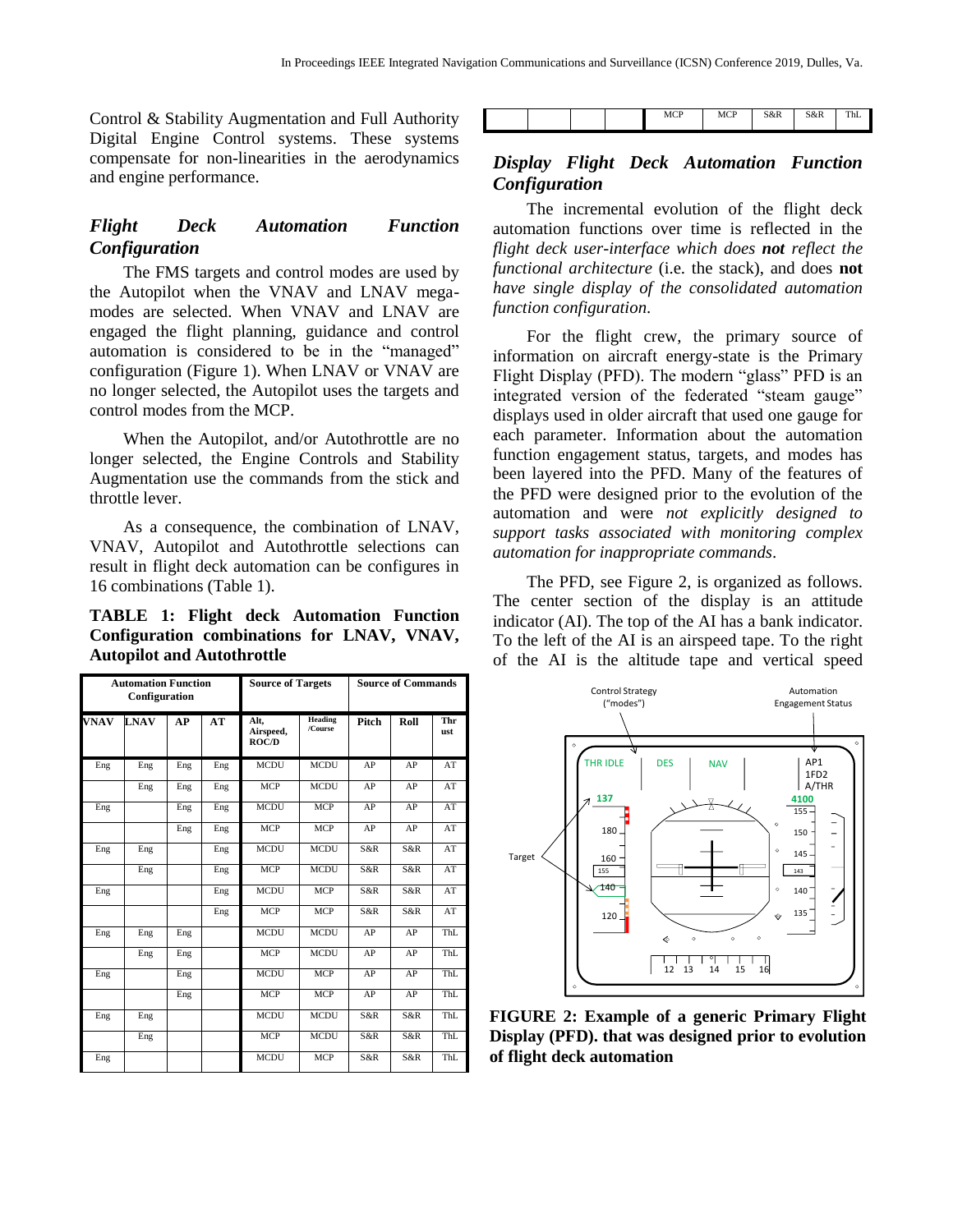indicator. Below the AI is a partial compass rose that displays the aircraft heading. Above the AI is the Flight Mode Annunciator (FMA).

The FMA displays the control modes for each of the roll, pitch and thrust axes (Figure 2). It also displays the status of the Autopilot and Autothrottle. Some FMAs use labels to indicate VNAV and LNAV status (e.g. VNAV-PATH). Other FMAs use color codes to indicate VNAV and LNAV engagement (i.e. magenta)

The PFD does not explicitly display whether the automation is controlling to the targets and the labels displayed on the FMA are sometimes ambiguous. These issues may have contributed to several CFIS incidents and accidents [4].

The Mode Control panel is the input device for pilot manual selection of the targets and modes, *and* for coupling (i.e. engaging the automation functions). The MCP also does not provide a visual indication of the automation "stack" or the consolidated status of the automation configuration (Figure 3.)

### **3 CFIS ACCIDENTS AND FLIGHT DECK AUTOMATION CONFIGURATION**

In several recent accidents and incidents a structurally, mechanically, and electronically sound commercial airliner decelerated through the minimum safe operating speed (1.3 VStall) to the stick-shaker stall speed.

Each of these "Controlled Flight into Stall (CFIS)" accidents and incidents followed a unique sequence of events [2]. However, the sequence of events exhibited a general pattern in which: (1) a triggering event (e.g., sensor discrepancy, and/or erroneous flight crew entry) resulted in (2) an effect on the automation (e.g. a mode change, change in automation Function engagement status, or inappropriate target), that led to (3) an inappropriate automation command that in turn, (4) resulted in a speed envelope violation.

In each of these cases, the flight crew was not able to intervene in a timely manner because (1) the triggering event was not annunciated or if it was annunciated, the consequences of the triggering event were ambiguous, (2) the changes in the automation states were not explicitly annunciated on the flight deck, (3) the inappropriate command was not salient and (4) the resulting deceleration was masked by an appropriate trajectory maneuvers.

#### *Automation Function Engagement Status*

In several cases, the automation autonomously disengaged, no longer coupling the automation commands to the control surfaces and engines (Table 2). The American Airlines (AAL) 903 incident is an example of this scenario. AAL 903 was instructed to hold at 16,000' due to a weather cell on the arrival procedure. The aircraft decelerated and leveled-off as it made the turn into the holding pattern. During the turn and level-off, with the A/T commanding idle thrust, the A/T autonomously disengaged. Without the A/T coupled to the engines, and the thrust at idle, the aircraft decelerated well below the minimum safe operating speed (1.3 VStall) before the stick-shaker got the flight crews attention.

A sample of CFIS accidents associated with change in Flight deck Automation Function Configuration is provided in Table 2.

*Mitigating Flight deck Automation Function* 



**FIGURE 3: Example of Mode Control Panel (MCP) that hides the "stack" architecture with LNAV and VNAV buttons at the same "level" as mode buttons and A/T and A/P engagement switches.**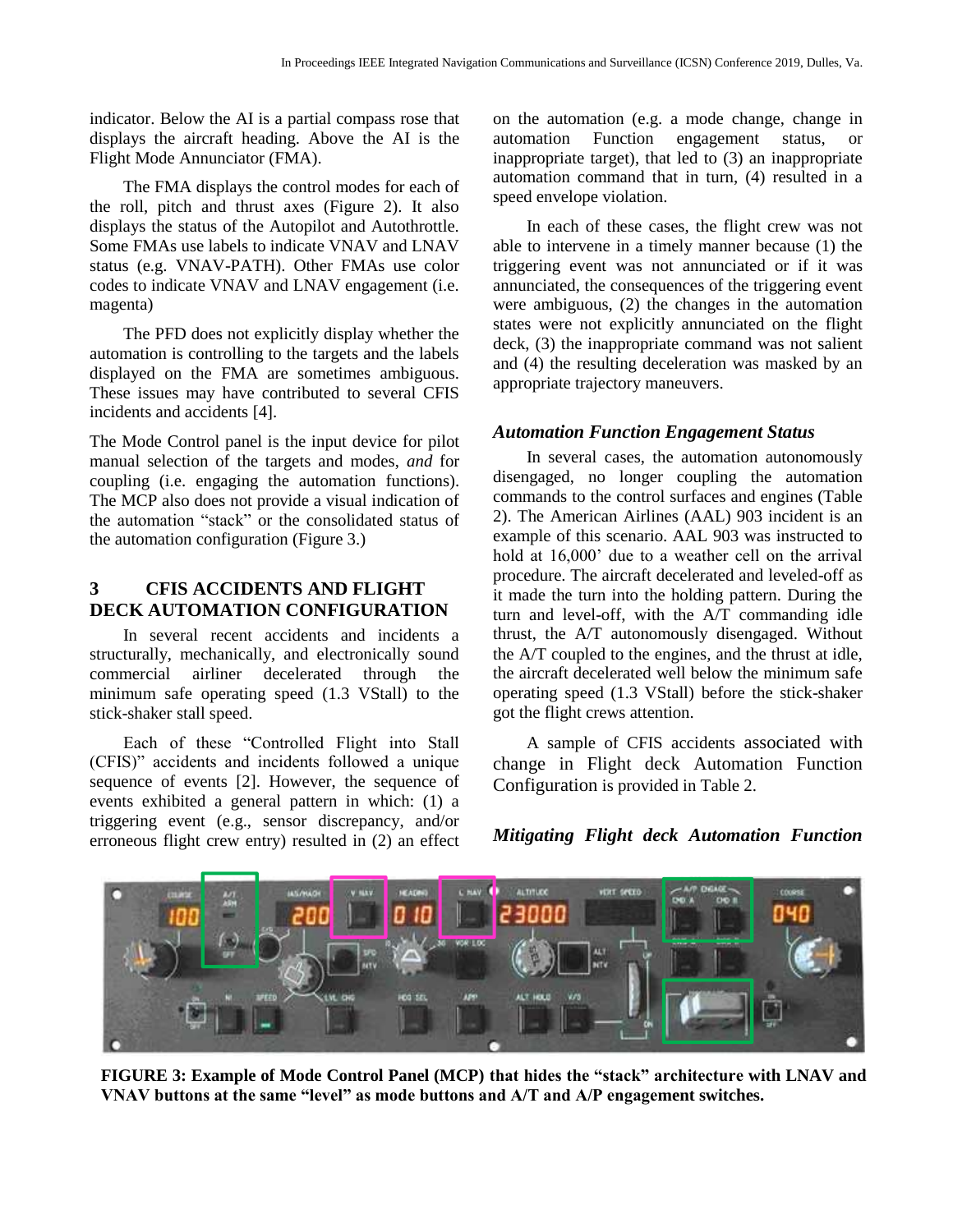#### *Configuration CFIS Accidents*

The VNAV, LNAV, A/P, and A/T status are annunciated on the push-buttons on the MCP (Figure 3). In some MCP designs the position of a toggle switch also indicates the status of the A/P. The main source of flight deck automation function configuration status is the PFD (Figure 2). There are several designs of PFD but in some form they all display the A/P and A/T status as labels, and the VNAV, LNAV status as either labels (e.g. VNAV-PTH), or by color (e.g. magenta for VNAV, LNAV).

In some flight deck designs the disengagement of the A/P or A/T results in a Caution/Warning annunciation that can only be extinguished by the flight crew action of pressing the Caution/Warning button. In modern glass flight decks a slew of error messages may also appear on the Synoptics displays associated with A/P or A/T dis-engagement (e.g. AF 447 sensor discrepancies that lead to A/P and A/T status change).

**TABLE 2: Sample of CFIS accidents associated with change in Flight deck Automation Function Configuration**

| <b>Accidents and</b><br><b>Incidents</b> | <b>Maneuver</b>                                           | <b>Effects of Triggering</b><br><b>Events on Automation</b>                                                         |  |  |  |
|------------------------------------------|-----------------------------------------------------------|---------------------------------------------------------------------------------------------------------------------|--|--|--|
| <b>AAL 903</b>                           | Decelerating<br>entering<br>a<br>holding pattern at FL160 | Autothrottle<br>longer<br>no<br>for<br>speed<br>engaged<br>control                                                  |  |  |  |
| ThomsonFly,<br>Bournemouth               | Decelerating on approach                                  | Autothrottle<br>longer<br>no<br>for<br>speed<br>engaged<br>control                                                  |  |  |  |
| ThompsonFly,<br><b>Belfast</b>           |                                                           |                                                                                                                     |  |  |  |
| ThomsonFly,<br>not<br>specified          |                                                           |                                                                                                                     |  |  |  |
| Midwest 490                              | Climb                                                     | Autopilot<br>longer<br>no<br>for<br>engaged<br>speed<br>control                                                     |  |  |  |
| JetStar 248                              | Decelerating on approach                                  | Autothrottle<br>longer<br>no<br>for<br>speed<br>engaged<br>control                                                  |  |  |  |
| Air France 447                           | Cruise (Coffin Corner)                                    | Autopilot and Autothrottle<br>no longer engaged for<br>control.<br>Also<br>speed<br>speed protection turned<br>off  |  |  |  |
| AirAsia 8501                             | Cruise (coffin Corner)                                    | Autopilot and Autothrottle<br>no longer engaged for<br>control.<br>Also<br>speed<br>speed protection turned<br>off. |  |  |  |

| <b>XL Germany</b> | Descending | Speed protection turned |
|-------------------|------------|-------------------------|
|                   |            | off                     |

### **4 REQUIREMENTS AND DESIGN OF FLIGHT DECK AUTOMATION FUNTION CONFIGURATION DISPLAY AND ALERTING**

To address issues associated with CFIS and other classes of accidents, researchers have developed concepts to improve the detection, recognition, and diagnosis of this speed deviation. For example, concepts that would increase the salience of the low speed condition [5], provide additional displays to anticipate the low speed condition [3], [4], manage aircraft energy [6, 7, 8, 9, 11], and eliminate ambiguity in mode labels [10] have been proposed. None of these proposals explicitly address the scenario related to automation function status as result of autonomous decoupling..

#### *Requirements*

To address the automation decoupling scenario the following requirements for an Automation Function Configuration (AFC) display have been established:

- 1. AFC shall identify the status of the source of targets and control modes for Lateral and Vertical (includes speed) trajectories
- 2. AFC shall provide status in one location (not distributed across the flight deck)
- 3. AFC shall provide visual cues to the flight crew (and possibly aural/haptic as well)
- 4. AFC shall identify manual selection and deselection as well as autonomous deselection
- 5. AFC shall identify unlikely combinations of status

#### *Design*

- 1 Display the source of the targets and control modes for LNAV, VNAV, A/P, A/T and Stability Augmentation (Speed Protection)
- 2 Identify sources that are not used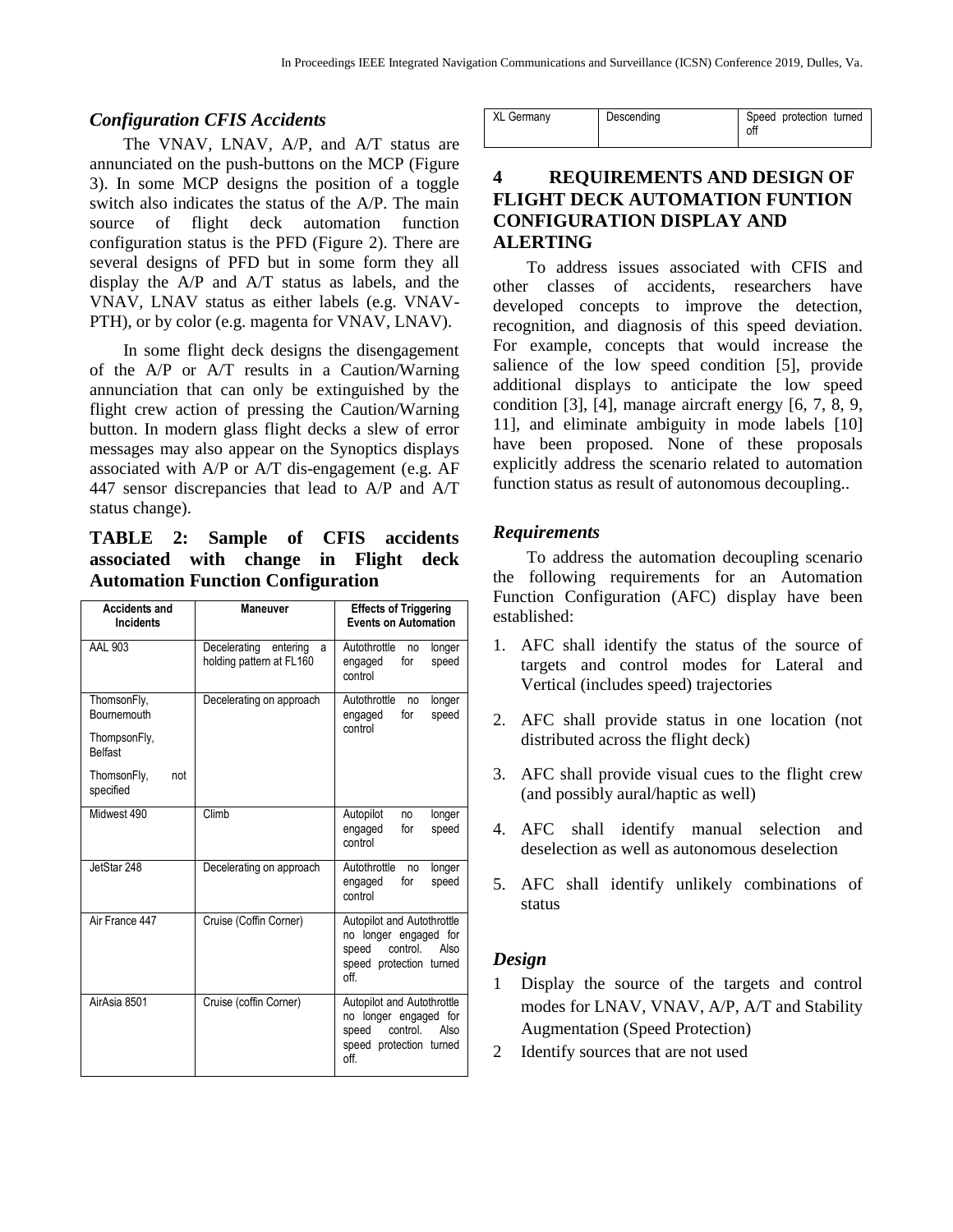- 3 Display the un commanded configuration status changes
- 4 Display anomalous configurations

### **5 SPECIFICATION OF THE FLIGHT DECK AUTOMATION FUNCTION CONFIGURATION DISPLAY**

A wire-frame of the synoptic flight deck automation function configuration is shown in Figure 4. The wire-frame depicts the flow of information through the automation functions with "switches" for sources of targets and control modes, sources of commands, and for automated speed protection. Note: the stick and throttle lever are shown to override the pitch, roll, and thrust commands from the Autopilot and Autothrottle.

The diagram is color coded according to the logic defined for the graphic objects in Figure A-1 in the Appendix. The color code identifies the source of the targets and modes: magenta for VNAV, LNAV source, green for MCP source, and white for stick/rudder and throttle inputs. When a source is decoupled it is gray.

The AFC is not displayed until a configuration change occurs and then pops-up on the synoptic display as if to say "is that what you wanted to happen. Click OK to Continue."

If the transition was autonomous (i.e. not pilot selected), the sections of the display that changed flash for 3 seconds. For example if VNAV transitions from engaged to not engaged, the graphic objects that changed to magenta flash for 3 seconds. Likewise if the Autothrottle is disengaged, the graphic objects that changed to gray flash for 3 seconds. If the transition was pilot selected there is no flashing.

The AFC is hidden and the synoptic display returns to previous page when the pilot touches the display or selects an OK button. One option is to require pilot verification only for autonomous configuration changes (e.g. an autonomous Autothrottle disconnect). When the pilot pushes a button (e.g. VNAV), the AFC is displayed for 5 secs and then automatically returns to the previous display.

The AFC can be displayed at any time by pilot selection on the synoptic display options input device.

A sample display is illustrated in Appendix 5

#### **6 DESIGN OF EXPERIMENT**

**Null Hypothesis**: Operators with the AFC Display shall perform the same or worse than operators with the standard Flight Deck displays.

A human-in-the-loop experiment was designed to evaluate the efficacy of the AFC Display. Airline pilots currently flying Boeing aircraft will recruited to participate in an simulator study comparing a traditional flight deck design (used in the Boeing 777) and an enhanced flight deck design designed to alert the pilot when airspeed is not being controlled by the autoflight system due to a change in the Automation Function Configuration.

Participating pilots will be seated in the left seat performing the role of Pilot flying (PF) with confederate pilot serving as Pilot Monitoring (PM).

Reaction time will be used to determine whether the AFC Display will have any effects because reaction times are more sensitive measures of performance than error rates. The pilots will be instructed to indicate automation function configuration changes path by explicitly verbalizing the change in status. . The pilot's reaction time from the time that the decoupling occurred until the pilot explicitly identified the decoupling will be recorded.

Eight scenarios will be used for normal operation and 8 scenarios depicted a problem. Half of the scenarios will depict a traditional Boeing Flight deck and half depict an enhanced Boeing Flight deck with a AFC Display.

The scenarios that will be presented on each type are counterbalanced across the participants. The order of presentation, traditional first or enhanced first, will also be counterbalanced.

Two sets of 8 situations will be produced, set "A" and set "B." For each situation, two versions were constructed. One depicted the situation progressing normally. The other depicted a decoupling of the automation. Each pilot will view all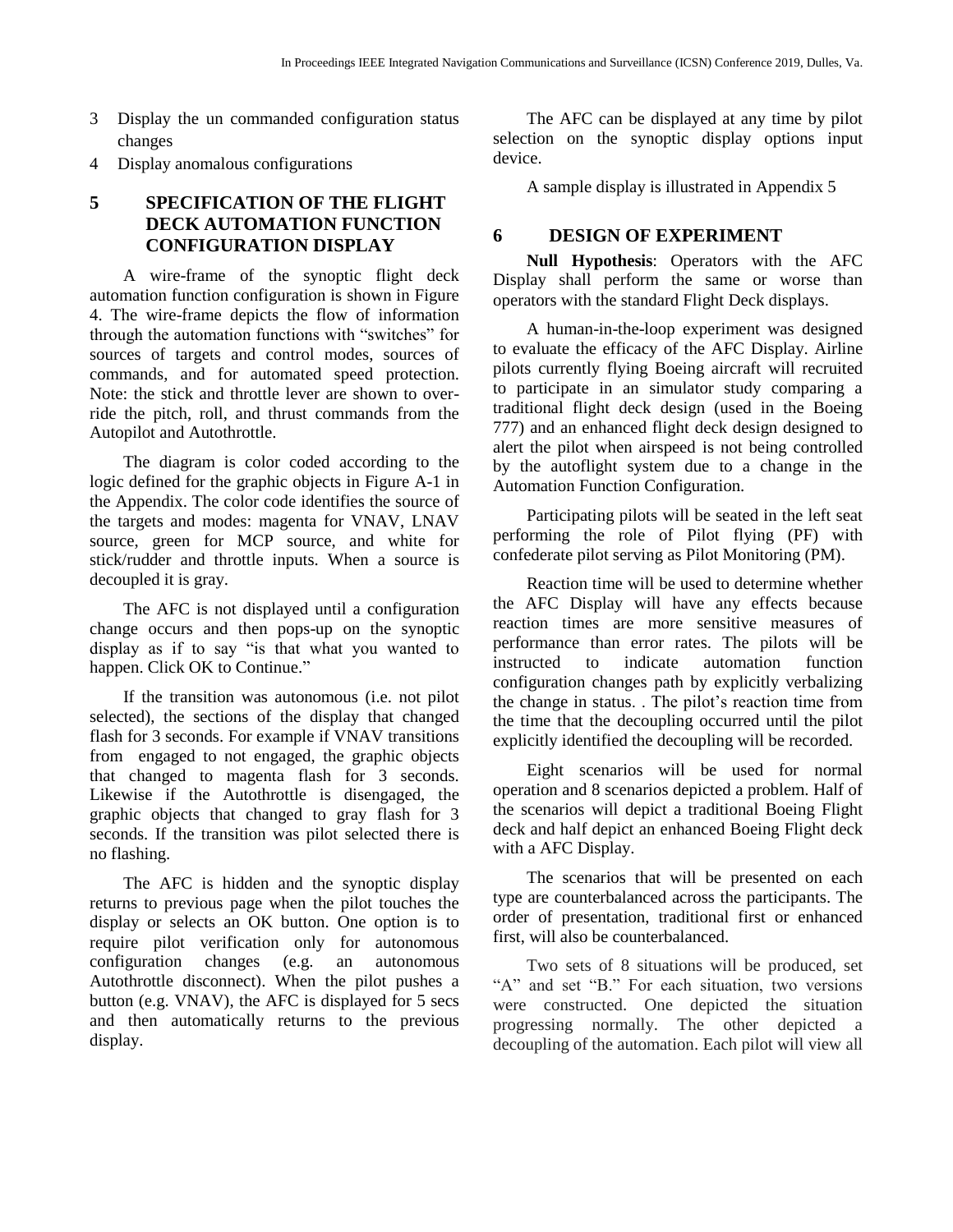16 situations with 4 situations from each set depicting a normal flight and 4 depicting a decoupling.

For half of the pilots, set A scenarios were depicted on a traditional flight deck and set B scenarios were depicted on an enhanced flight deck. For the other half of the pilots, the relation between sets and flight deck type will be reversed. Prior to being shown the enhanced flight deck scenarios, the enhancements will be described to the pilots and they will be shown 4 practice scenarios.

For each flight scenario, the pilot subject will first be shown a brief written description of the scenario along with ATC-like instructions in italics that described what would happen in the upcoming slides. For example, "Inbound to KJFK RWY 31R; maintain 1900 feet; heading 285 to intercept the localizer; cleared ILS RWY 31R." If the scenario placed the pilot's aircraft on an approach, the participants were also shown an approach plate with



**FIGURE 4: Wire-frame of the synoptic flight deck Automation Function Configuration display**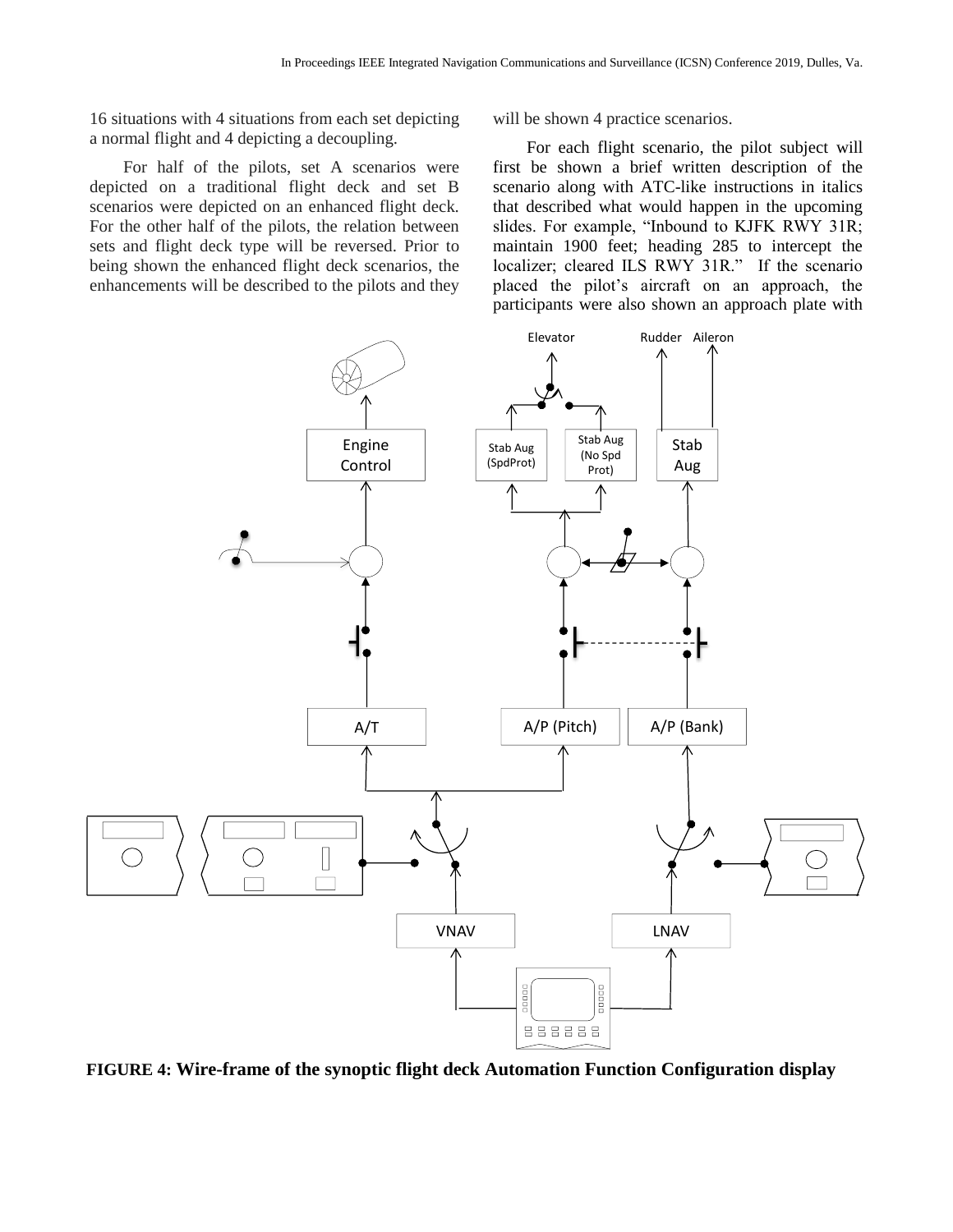the approximate vertical and lateral position of the aircraft indicated.

After the description the pilots were instructed to fly the procedure.

Scenarios:

Climb with Energy Management Disconnect: Aircraft climbing to Crz FL 350. ATC requests expedite climb. Confederate pilot uses Vertical Speed mode and sets Climb rate in excess of rate possible with available thrust (e.g. 5500 fpm). Airspeed decays and Autopilot and Autothrottle silently disengage.

Cruise Disconnect/Weather: Cruise in turbulence with weather reroutes. Aircraft in "coffin corner" with small range between VMO and VMIN.

Aircraft decelerating when Autopilot and Autothrottle silently disengage.

Cruise Disconnect/Aircraft System Malfunction: Cruise in turbulence with weather and aircraft system malfunction messages that pilots are diagnosing. Aircraft in "coffin corner" with small range between VMO and VMIN. Aircraft decelerating when Autopilot and Autothrottle silently disengage.

LNAV not re-engaged. Cruise flightlevel weather and traffic avoidance taking place simultaneously. VNAV and LNAV engaged. ATC requests route change that is coordinated and entered into MCDU flight plan by confederate pilot (PM). The re-route has large course change in 10nm (e.g. 60 degrees). LNAV is re-enagaged. ATC requests course change for traffic. PM uses Heading mode and



**FIGURE 5: AFC display for VNAV/LNAV/AP/AT with: (1) probability of last transition display, (2)**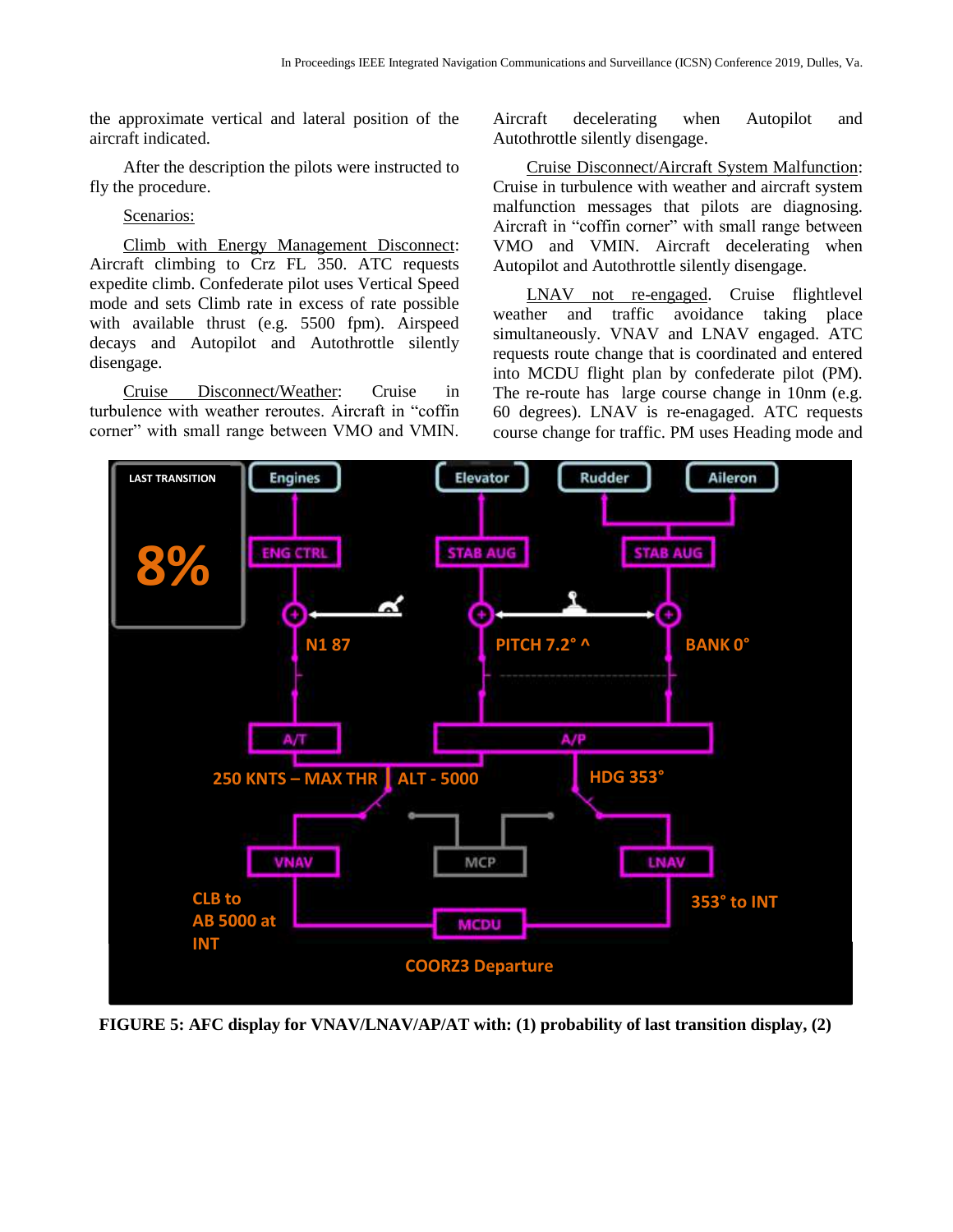"accidently" does not re-engage LNAV. The aircraft does not make the course change.

VNAV not re-engaged. Descending on VNAV path with several crossing restrictions and speed restrictions. ATC requests lateral path offset for traffic. Heading mode used to fly procedures turn (360 degree) that causes VNAV to *silently* disengage. Aircraft misses crossing restriction.

Deceleration to Max Endurance Hold Speed. Flight descending to destination airport from FL 350. When passing through FL200, the flight is instructed by ATC to hold at waypoint 10 nm away and leveloff at FL160. During the turn into the hold, while the aircraft is decelerating to the Max Endurance speed, with the throttles at idle, the Autothrottle is *silently* disconnected.

Deceleration to Approach Landing Speed. Flight is descending on an extended glideslope from 3000'AGL and 9 nm from the destination runway. While the flight is decorating to the approach speed on the glide path with the throttles at idle, the Autothrottle is *silently* disconnected.

Go Around. Overfly Missed Approach point and initiate a Go Around. During rotate and pitch-up phase, Autothrottle is *silently* disconnected.

### **7 CONCLUSIONS**

This paper describes the requirements, design and tests to provide a single synoptic display of flight deck automation function configuration status. This display is designed specifically to provide situation awareness to the flight crew of rare events when the automation function (e.g. Autothrottle) autonomously dis-engages without flight crew action and without salient notification of the *engagement status change*. This curtails the flight crew's ability to mitigate the scenarios in a timely manner.

Preliminary experiment results show that the display is effective in bringing pilot attention to the transition. The display did not have an adverse effect on pilot cockpit operations. Experiment subject feedback identified several candidate additions to the display:

(1) the probability of the last transition (based on historic data). See Figure 5.

(2) the probability of the next transition (based on historic data).

(3) the flight plan intentions, targets and control modes and the commands. See Figure 5 and Figure 6.

|                                         | Departure                         |                                           |                               |                             |  |  |  |
|-----------------------------------------|-----------------------------------|-------------------------------------------|-------------------------------|-----------------------------|--|--|--|
| <b>Flightplan</b><br><b>Nav Display</b> | Procedure                         |                                           | <b>COORZ 3 Departure</b>      |                             |  |  |  |
| <b>Tapes Alt, Speed &amp; FMA</b>       | <b>Active Leg</b>                 | Clb maintain AT or BELOW 5000<br>at INT   | Heading 353° to<br><b>INT</b> |                             |  |  |  |
|                                         | Mode & Target                     | <b>FLCH 250 knots to 5000'</b>            | <b>HDG 353°</b>               |                             |  |  |  |
| <b>Flight Directors</b>                 | <b>Control Surface</b><br>Command | PITCH 7.2°<br><b>CLB THRUST 87%</b><br>N1 |                               | BANK 0°                     |  |  |  |
|                                         |                                   | Cruise                                    |                               |                             |  |  |  |
| <b>Flightplan</b><br><b>Nav Display</b> | Procedure                         | FLUKY . J31 . MOL                         |                               |                             |  |  |  |
| Tapes Alt, Speed & FMA                  | <b>Active Leg</b>                 | Crz FL370                                 |                               | Course to Fix<br><b>SDG</b> |  |  |  |
|                                         | Mode & Target                     | ALT HOLD M0.84 @ FL370                    | <b>HDG 353°</b>               |                             |  |  |  |
| <b>Flight Directors</b>                 | <b>Control Surface</b><br>Command | PITCH 0.2°<br>43% N1 - CRZ LIM            |                               | <b>BANK 0°</b>              |  |  |  |

**FIGURE 6: Intention, Target/Control Mode, and Command Display**

Experiment subject feedback also commented on the utility of the display for training purposes.

#### **Other Related Issues**

Pitch and thrust are cross-coupled and also, together determine the energy-state of the aircraft. However, the A/P and A/T have their own vertical stacks and no interconnection. If these stacks were truly integrated, the combined automation system could much more readily project energy states. For example, the system could identify situations such as Scenario 1 above well before they became critical.

Current FMAs also identify modes that are "armed for conditional engagement". This information could be incorporated into this display.

#### **References**

[1] Boeing (2018) Statistical Summary of Commercial Jet Airplane Accidents Worldwide Operations | 1959 – 2017. Aviation Safety Boeing Commercial Airplanes P.O. Box 3707 M/C 081-53 Seattle, Washington 98124-2207, USA E-mail: statsum@boeing.com

www.boeing.com/news/techissues/pdf/statsum.pdf October 2018

[2] Sherry, L. R. Mauro (2014) Controlled Flight into Stall (CFIS): Functional Complexity Failures and Automation Surprises. 2014 Integrated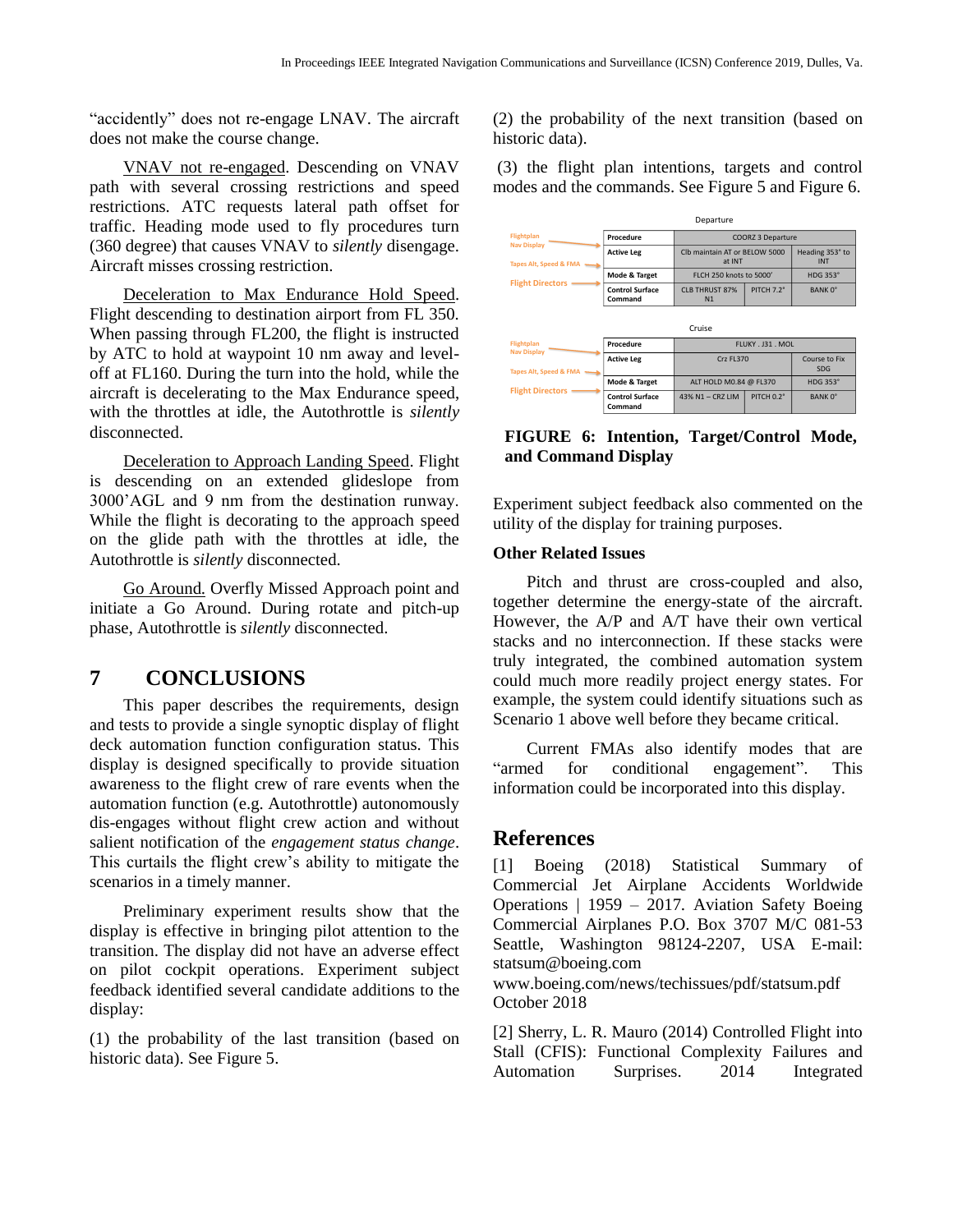Communications Navigation and Surveillance (ICNS) Conference, April 8-10, 2014

[3] Sherry, L. and Mauro, R., "Design of Cockpit Displays to Explicitly Support Flight Crew Intervention Tasks," in Digital Avionics Systems Conference (DASC), 2014 IEEE/AIAA 33rd, 2014, pp. 2B5.1–2B5.13.

[4] L. Sherry, R. Mauro, J. Trippe (2019) Design of a Primary Flight Display to Avoid Decelerating Below the Minimum Safe Operating Speed. Journal Aviation Psychology and Applied Human Factors. Volume 9, Issue 1

[5] ARAC Recommendation (2013) ASHWG Draft Report – Low Airspeed Alerting Phase 2 Task (Retrofit Applications) – Revision A. Avionics System Harmonization Working Group (ASHWG). Tasking Notice 77 FR 11844 (March 3, 2011)

[6] Williams, D.H. R. M. Oseguera-Lohr, and E. T. Lewis (2011) Energy Navigation: Simulation Evaluation and Benefit Analysis. Langley Research Center, Hampton, Virginia. NASA/TP-2011-217167

[7] Kaneshige, J.T., S. Shivanjli L. Martin, S. Lozito, V. Dulchinos, (2014) Flight-Deck Strategies and Outcomes When Flying Schedule-Matching Descents. AIAA Guidance, Navigation, and Control Conference; 19-22 Aug. 2013; Boston, MA; United States

[8] Lombaerts, T., Schuet, S., Kaneshige, J., Shish, K., and Stepanyan, V., "Stall Recovery Guidance Using an Energy Based Algorithm," AIAA SciTech Conference, No. AIAA-2017-1021, American Institute for Aeronautics and Astronautics, 2017.

[9] Schuet, S., Lombaerts, T., Kaneshige, J., Shish, K., and Stepanyan, V., "Stall Recovery Guidance Using Fast Model Predictive Control," AIAA SciTech Conference, No. AIAA-2017-1513, American Institute for Aeronautics and Astronautics, 2017.

[10] Feary, M., D. McCrobie, M. Alkin, L. Sherry, P. Polson, E. Palmer, N. McQuinn (1998) Aiding Vertical Guidance Understanding. NASA/TMm1998- 112217

[11] Kramer, L.J. T. J. Etherington, E. T. Evans, T. S. Daniels, S. D. Young, J. R. Barnes, S. R. Schuet, T. Lombaerts, and L. Sherry (2019) Evaluation of Technology Concepts for Energy, Automation, and System State Awareness in Commercial Airline Flight Decks. AIAA Scitech 2019 Forum. 7-11 January 2019, San Diego, California

## **Acknowledgements**

Houda Kourdali Kerkoub developed original prototype while a student at GMU. Technical contributions from Tom Schnell, Mathew Cover, Zeke Gunnick, (Iowa State University), Steve Young, Lynda Kramer, Tim Etherington, Jim Barnes, Renee Lake, Lisa Le Vie, Immanuel Barshi, Michael Feary (NASA), Robert Mauro, Julia Trippe (Decision Research Inc.), Randall Mumaw (San Jose State University), Ben Berman (consultant), Bob Matthews (retired FAA), Karl Fennell (United Airlines), Marty Alkin (FedEx), Houda Kourdali Kerkoub (Mitre-CAASD), George Donohue, John Shortle, Seungwon Noh (George Mason University). This research was funded by NRA NN16AA15C "Technologies for Indicating System Status and Dependencies during Complex Non- Normal Situations"

## **Email Addresses**

[lsherry@gmu.edu](mailto:lsherry@gmu.edu)

osnisare@masonlive.gmu.edu

*2019 Integrated Communications Navigation and Surveillance (ICNS) Conference April 9-11, 2019*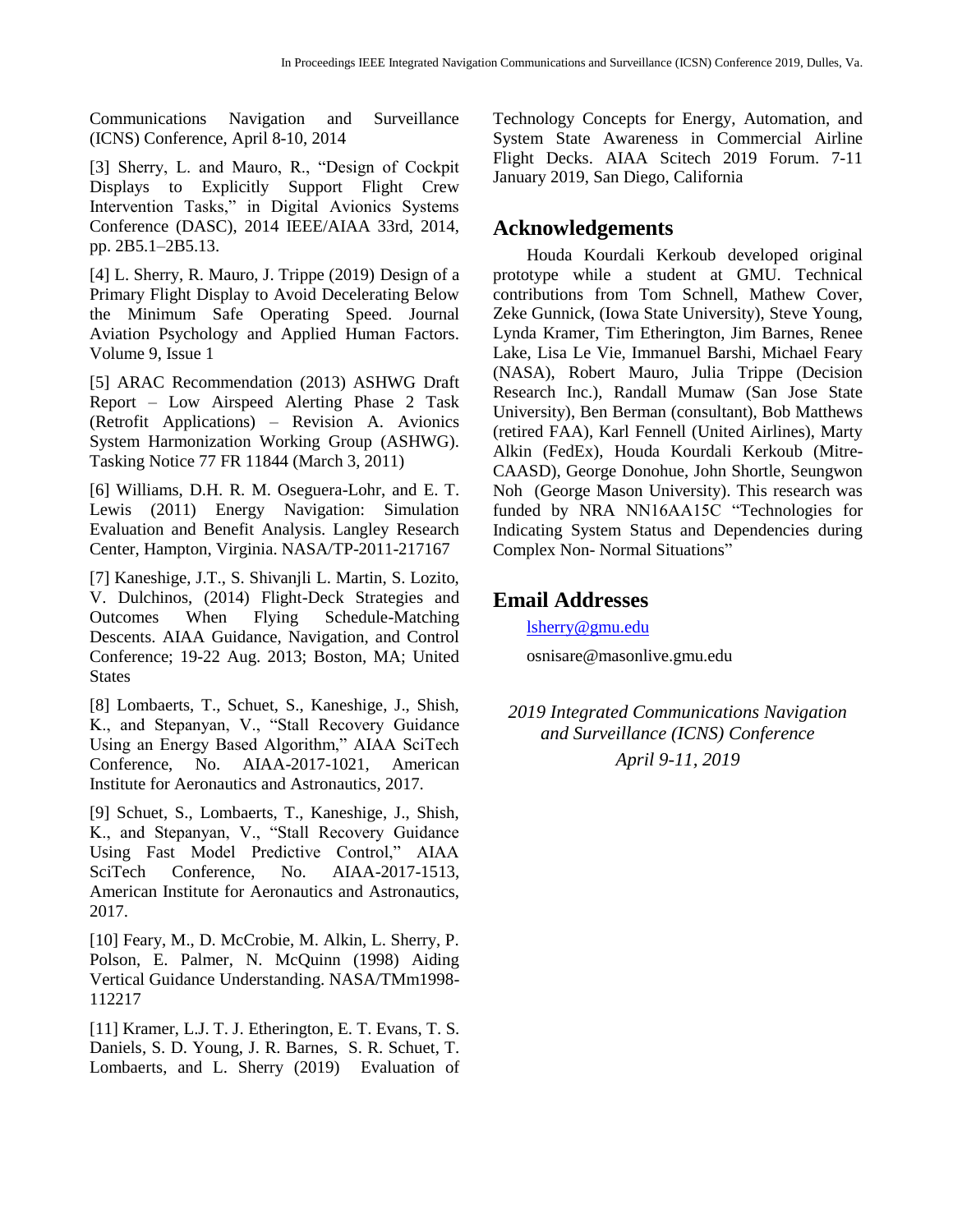# **APPENDIX A**



| <b>VNAV</b>                      | On             | <b>On</b>      | <b>On</b>      | <b>On</b>      | <b>On</b>      | <b>On</b>      | On             | <b>On</b>      |
|----------------------------------|----------------|----------------|----------------|----------------|----------------|----------------|----------------|----------------|
| <b>LNAV</b>                      | Off            | Off            | Off            | Off            | <b>On</b>      | <b>On</b>      | <b>On</b>      | On.            |
| A/P                              | On             | Off            | On             | Off            | <b>On</b>      | Off            | On             | Off            |
| A/T                              | On             | <b>On</b>      | Off            | Off            | <b>On</b>      | <b>On</b>      | Off            | Off            |
| <b>MCDU</b>                      | <b>Magenta</b> | Magenta        | <b>Magenta</b> | <b>Magenta</b> | Magenta        | <b>Magenta</b> | <b>Magenta</b> | <b>Magenta</b> |
| <b>MCDU</b> to<br><b>VNAV</b>    | <b>Magenta</b> | Magenta        | <b>Magenta</b> | <b>Magenta</b> | <b>Magenta</b> | <b>Magenta</b> | <b>Magenta</b> | Magenta        |
| <b>VNAV Box</b>                  | <b>Magenta</b> | Magenta        | <b>Magenta</b> | <b>Magenta</b> | <b>Magenta</b> | <b>Magenta</b> | <b>Magenta</b> | <b>Magenta</b> |
| <b>Vert MCP</b>                  | Gray           | Gray           | Gray           | Gray           | Gray           | Gray           | Gray           | Gray           |
| <b>VNAV</b><br><b>MCP Switch</b> | <b>Magenta</b> | <b>Magenta</b> | <b>Magenta</b> | <b>Magenta</b> | <b>Magenta</b> | <b>Magenta</b> | <b>Magenta</b> | <b>Magenta</b> |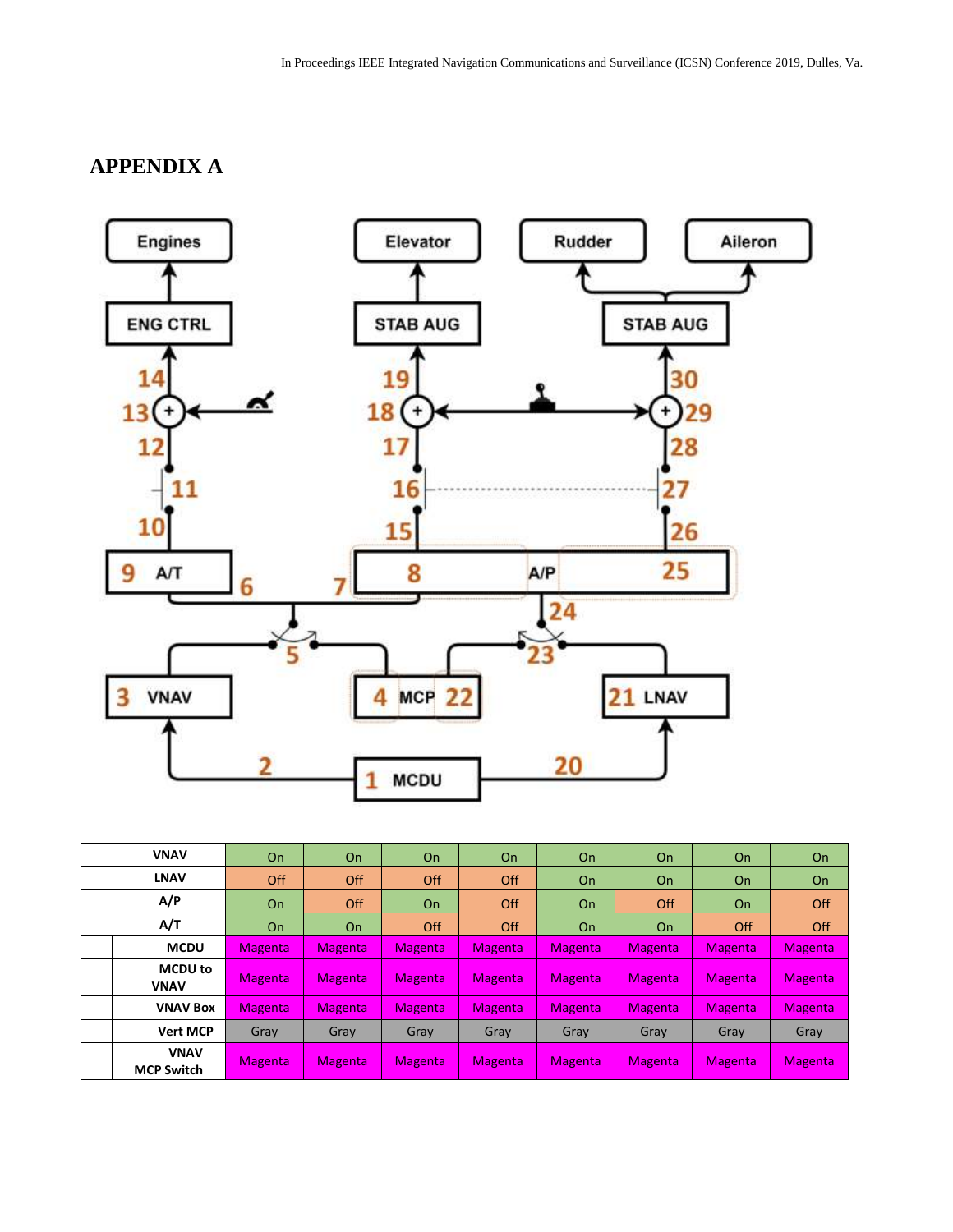|                | <b>VNAV to</b><br>ΑT                                        | <b>Magenta</b> | <b>Magenta</b> | Gray           | Gray  | <b>Magenta</b> | <b>Magenta</b> | Gray           | Gray           |
|----------------|-------------------------------------------------------------|----------------|----------------|----------------|-------|----------------|----------------|----------------|----------------|
|                | <b>VNAV to</b><br>AP                                        | <b>Magenta</b> | Gray           | <b>Magenta</b> | Gray  | <b>Magenta</b> | Gray           | <b>Magenta</b> | Gray           |
|                | <b>AP Pitch</b><br>Box                                      | <b>Magenta</b> | Gray           | <b>Magenta</b> | Gray  | <b>Magenta</b> | Gray           | <b>Magenta</b> | Gray           |
|                | <b>AT Box</b>                                               | <b>Magenta</b> | <b>Magenta</b> | Gray           | Gray  | <b>Magenta</b> | <b>Magenta</b> | Gray           | Gray           |
| 0              | AT Box to<br><b>AT Switch</b>                               | <b>Magenta</b> | <b>Magenta</b> | Gray           | Gray  | <b>Magenta</b> | <b>Magenta</b> | Gray           | Gray           |
| 1              | <b>AT Switch</b>                                            | <b>Magenta</b> | <b>Magenta</b> | Gray           | Gray  | <b>Magenta</b> | <b>Magenta</b> | Gray           | Gray           |
| 2              | <b>AT Switch</b><br>to AT Circle                            | <b>Magenta</b> | <b>Magenta</b> | Gray           | Gray  | <b>Magenta</b> | <b>Magenta</b> | Gray           | Gray           |
| 3              | <b>AT Circle</b>                                            | <b>Magenta</b> | <b>Magenta</b> | White          | White | <b>Magenta</b> | <b>Magenta</b> | White          | White          |
| 4              | <b>AT Circle</b><br>to Engine                               | <b>Magenta</b> | <b>Magenta</b> | White          | White | <b>Magenta</b> | <b>Magenta</b> | White          | White          |
| 5              | <b>AP Pitch</b><br><b>Box to AP</b><br>Switch               | <b>Magenta</b> | Gray           | <b>Magenta</b> | Gray  | <b>Magenta</b> | Gray           | Magenta        | Gray           |
| 6              | <b>AP Pitch</b><br>Switch                                   | <b>Magenta</b> | Gray           | <b>Magenta</b> | Gray  | <b>Magenta</b> | Gray           | <b>Magenta</b> | Gray           |
| $\overline{ }$ | <b>AP Pitch</b><br><b>Switch to AP</b><br>Circle            | <b>Magenta</b> | Gray           | <b>Magenta</b> | Gray  | <b>Magenta</b> | Gray           | <b>Magenta</b> | Gray           |
| 8              | <b>AP Pitch</b><br>Circle                                   | <b>Magenta</b> | White          | <b>Magenta</b> | White | <b>Magenta</b> | White          | <b>Magenta</b> | White          |
| 9              | <b>AP Pitch</b><br><b>Circle to Stab</b><br><b>Aug Elev</b> | <b>Magenta</b> | White          | <b>Magenta</b> | White | <b>Magenta</b> | White          | <b>Magenta</b> | White          |
| 0              | <b>MCDU</b> to<br><b>LNAV</b>                               | Gray           | Gray           | Gray           | Gray  | <b>Magenta</b> | <b>Magenta</b> | Magenta        | <b>Magenta</b> |
| 1              | <b>LNAV Box</b>                                             | Gray           | Gray           | Gray           | Gray  | <b>Magenta</b> | <b>Magenta</b> | <b>Magenta</b> | <b>Magenta</b> |
| 2              | Lat MCP                                                     | Green          | Gray           | Green          | Gray  | Gray           | Gray           | Gray           | Gray           |
| 3              | <b>LNAV MCP</b><br>Switch                                   | Green          | Gray           | Green          | Gray  | <b>Magenta</b> | <b>Magenta</b> | <b>Magenta</b> | <b>Magenta</b> |
| 4              | <b>LNAV to</b><br><b>AP Bank</b>                            | Green          | Gray           | Green          | Gray  | <b>Magenta</b> | <b>Magenta</b> | <b>Magenta</b> | <b>Magenta</b> |
| 5              | <b>AP Bank</b><br>Box                                       | Green          | Gray           | Green          | Gray  | <b>Magenta</b> | Gray           | <b>Magenta</b> | Gray           |
| 6              | <b>AP Bank</b><br><b>Box to AP</b><br>Switch                | Green          | Gray           | Green          | Gray  | <b>Magenta</b> | Gray           | <b>Magenta</b> | Gray           |
| 7              | <b>AP Bank</b><br>Switch                                    | Green          | Gray           | Green          | Gray  | <b>Magenta</b> | Gray           | <b>Magenta</b> | Gray           |
| 8              | <b>AP Bank</b><br>Switch to AP<br>Circle                    | Green          | Gray           | Green          | Gray  | <b>Magenta</b> | Gray           | <b>Magenta</b> | Gray           |
| 9              | <b>AP Bank</b><br>Circle                                    | Green          | White          | Green          | White | <b>Magenta</b> | White          | <b>Magenta</b> | White          |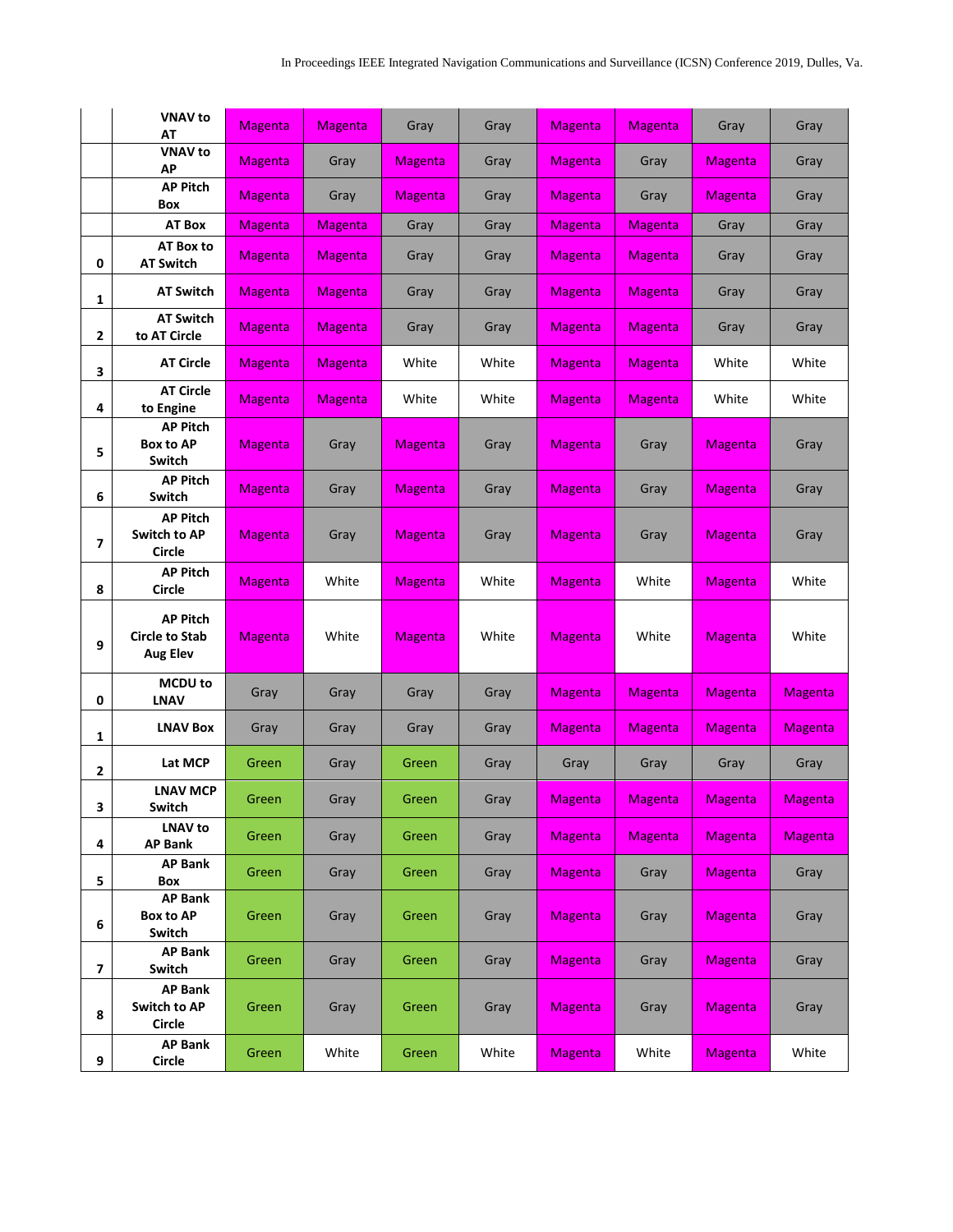| 0                        | <b>AP Bank</b><br><b>Circle to</b><br>Ailerons/Rudder       | Green          | White          | Green                 | White                 | <b>Magenta</b> | White      | <b>Magenta</b> | White       |  |  |  |
|--------------------------|-------------------------------------------------------------|----------------|----------------|-----------------------|-----------------------|----------------|------------|----------------|-------------|--|--|--|
|                          |                                                             |                |                |                       |                       |                |            |                |             |  |  |  |
|                          | <b>VNAV</b>                                                 | Off            | Off            | Off                   | Off                   | Off            | Off        | Off            | Off         |  |  |  |
|                          | <b>LNAV</b><br>A/P                                          | On             | On             | On                    | On                    | Off            | Off        | Off            | Off         |  |  |  |
|                          | A/T                                                         | On             | Off            | On                    | Off                   | On             | Off        | On             | Off         |  |  |  |
|                          | <b>MCDU</b>                                                 | On<br>Magenta  | On<br>Magenta  | Off<br><b>Magenta</b> | Off<br><b>Magenta</b> | On<br>Gray     | On<br>Gray | Off<br>Gray    | Off<br>Gray |  |  |  |
|                          | <b>MCDU</b> to                                              |                |                |                       |                       |                |            |                |             |  |  |  |
|                          | <b>VNAV</b>                                                 | Gray           | Gray           | Gray                  | Gray                  | Gray           | Gray       | Gray           | Gray        |  |  |  |
|                          | <b>VNAV Box</b>                                             | Gray           | Gray           | Gray                  | Gray                  | Gray           | Gray       | Gray           | Gray        |  |  |  |
|                          | <b>Vert MCP</b>                                             | Green          | Green          | Green                 | Gray                  | Green          | Green      | Green          | Gray        |  |  |  |
|                          | <b>VNAV</b><br><b>MCP Switch</b>                            | Green          | Green          | Green                 | Gray                  | Green          | Green      | Green          | Gray        |  |  |  |
|                          | <b>VNAV to</b><br>AT                                        | Green          | Green          | Gray                  | Gray                  | Green          | Green      | Gray           | Gray        |  |  |  |
|                          | <b>VNAV to</b><br>АP                                        | Green          | Gray           | Green                 | Gray                  | Green          | Gray       | Green          | Gray        |  |  |  |
|                          | <b>AP Pitch</b><br><b>Box</b>                               | Green          | Gray           | Green                 | Gray                  | Green          | Gray       | Green          | Gray        |  |  |  |
|                          | <b>AT Box</b>                                               | Green          | Green          | Gray                  | Gray                  | Green          | Green      | Gray           | Gray        |  |  |  |
| 0                        | AT Box to<br><b>AT Switch</b>                               | Green          | Green          | Gray                  | Gray                  | Green          | Green      | Gray           | Gray        |  |  |  |
| 1                        | <b>AT Switch</b>                                            | Green          | Green          | Gray                  | Gray                  | Green          | Green      | Gray           | Gray        |  |  |  |
| $\overline{2}$           | <b>AT Switch</b><br>to AT Circle                            | Green          | Green          | Gray                  | Gray                  | Green          | Green      | Gray           | Gray        |  |  |  |
| 3                        | <b>AT Circle</b>                                            | Green          | Green          | White                 | White                 | Green          | Green      | White          | White       |  |  |  |
| 4                        | <b>AT Circle</b><br>to Engine                               | Green          | Green          | White                 | White                 | Green          | Green      | White          | White       |  |  |  |
| 5                        | <b>AP Pitch</b><br><b>Box to AP</b><br>Switch               | Green          | Gray           | Green                 | Gray                  | Green          | Gray       | Green          | Gray        |  |  |  |
| 6                        | <b>AP Pitch</b><br>Switch                                   | Green          | Gray           | Green                 | Gray                  | Green          | Gray       | Green          | Gray        |  |  |  |
| $\overline{\phantom{a}}$ | <b>AP Pitch</b><br>Switch to AP<br>Circle                   | Green          | Gray           | Green                 | Gray                  | Green          | Gray       | Green          | Gray        |  |  |  |
| 8                        | <b>AP Pitch</b><br>Circle                                   | Green          | White          | Green                 | White                 | Green          | White      | Green          | White       |  |  |  |
| 9                        | <b>AP Pitch</b><br><b>Circle to Stab</b><br><b>Aug Elev</b> | Green          | White          | Green                 | White                 | Green          | White      | Green          | White       |  |  |  |
| $\pmb{0}$                | <b>MCDU</b> to<br><b>LNAV</b>                               | <b>Magenta</b> | <b>Magenta</b> | <b>Magenta</b>        | <b>Magenta</b>        | Gray           | Gray       | Gray           | Gray        |  |  |  |
| 1                        | <b>LNAV Box</b>                                             | <b>Magenta</b> | <b>Magenta</b> | <b>Magenta</b>        | <b>Magenta</b>        | Gray           | Gray       | Gray           | Gray        |  |  |  |